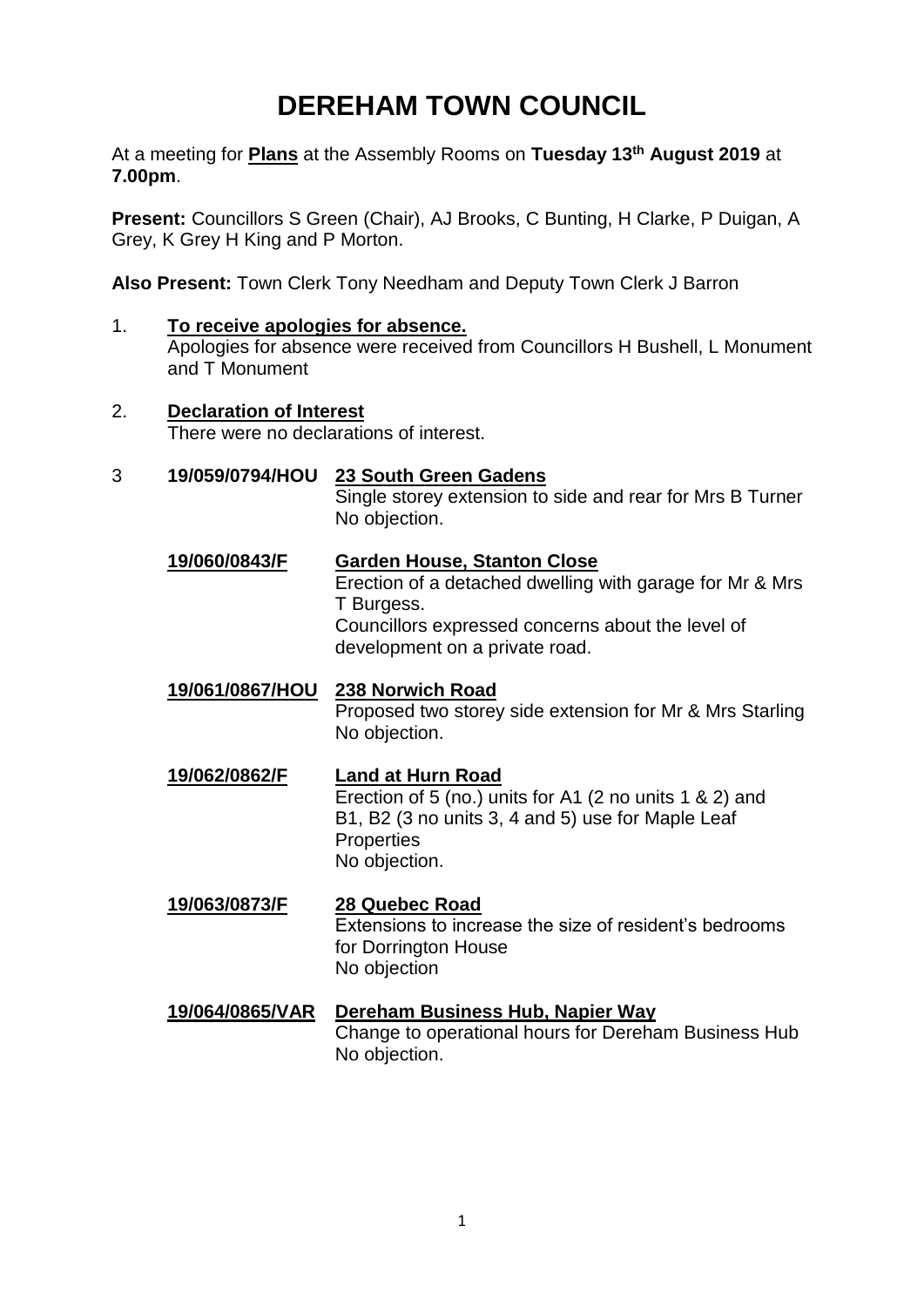## **15/89/1045/O Land West of Etling View**

Residential development up to 62 Dwellings and all Associated works for Taylor Wimpey Strategic Land Since this application was agreed by the Planning Committee there have been two material changes which affect this application.

- 1. The NPPF para 110 now requires charging points to be included as part of any development.
- 2. When this application was submitted consideration was given to the Dereham Transport Study which stated that a signalised roundabout was required to prevent the impact of local plan development on the highway being severe. The signalised roundabout is now deemed to be undeliverable, therefore the impact of growth on the highway network will be severe and the application should not be granted, until highway mitigation can be properly addressed.

The final point is that the indicative location of the LAPs does not represent the actual size of the LAPs as required in DC11. The Decision Notice should be very clear that the LAPs must meet the requirements of DC11 /ENV04

### **19/065/0893/F Land Rear of 8 King's Road**

Erection of single storey dwelling for Mr B Leci. Objection, councillors considered this to be unacceptable backland development with very poor access. There would also be a loss of amenity to neighbouring properties.

# **19/055/0724/HOU 52 Middlemarch Road Amendments** Bay window to front elevation and conversion of garage to

annex accommodation with extensions for Ms Paige Wiles. No objection.

### **19/066/0926/EU 28 High Street**

To provide any historic information to prove or disprove the statement made by the applicant regarding the use of the building for Mr C Simpson. Councillors did not have any historic information regarding the use of the building.